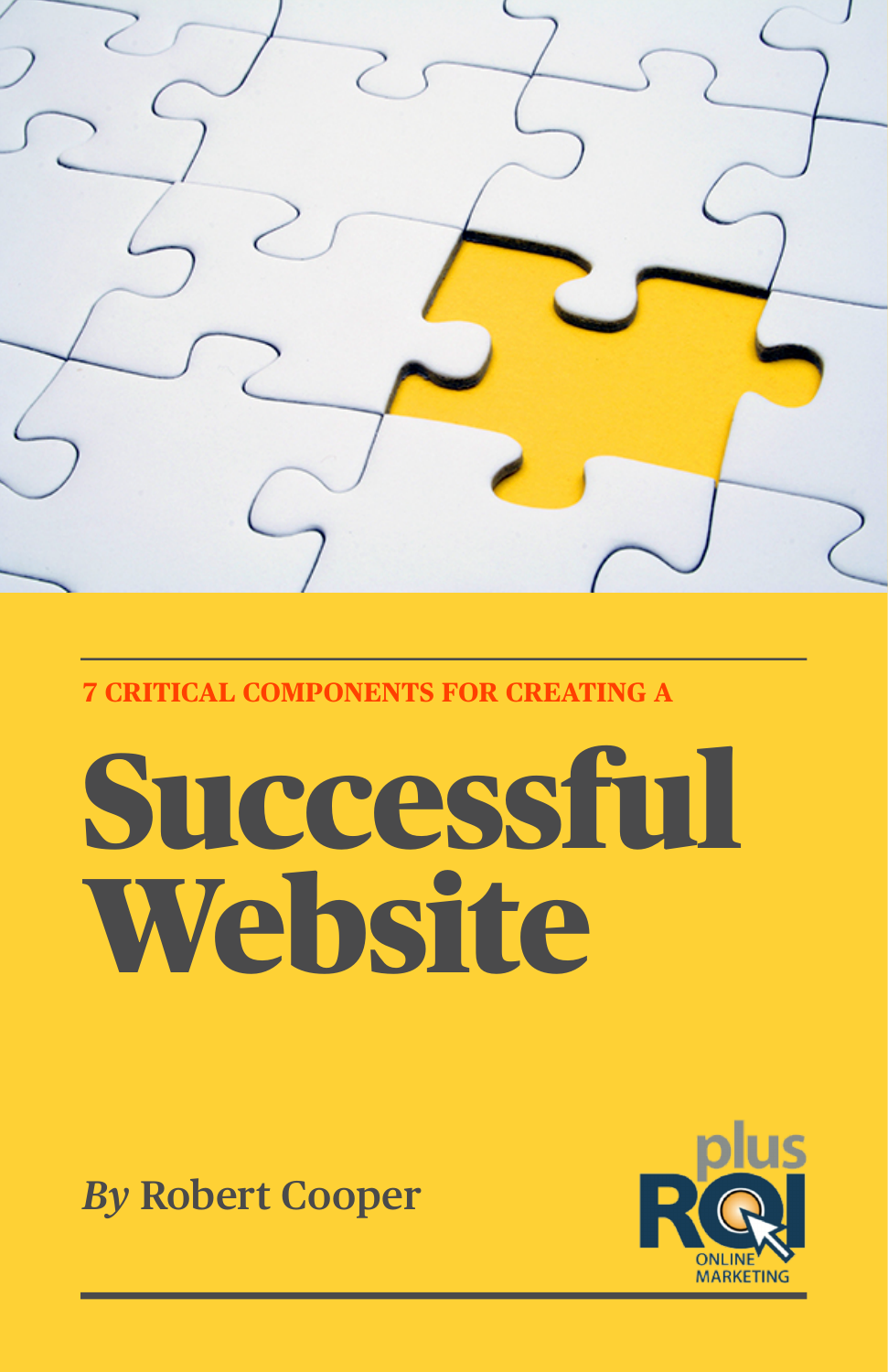## 7 Critical Components for Creating a Successful **Website**

*Get in touch with Goals & Strategy, Appropriate Technology, Customer Targeting, Compelling Branding, User Experience, SEO and Analytics and create a successful website.* 

*By* **Robert Cooper**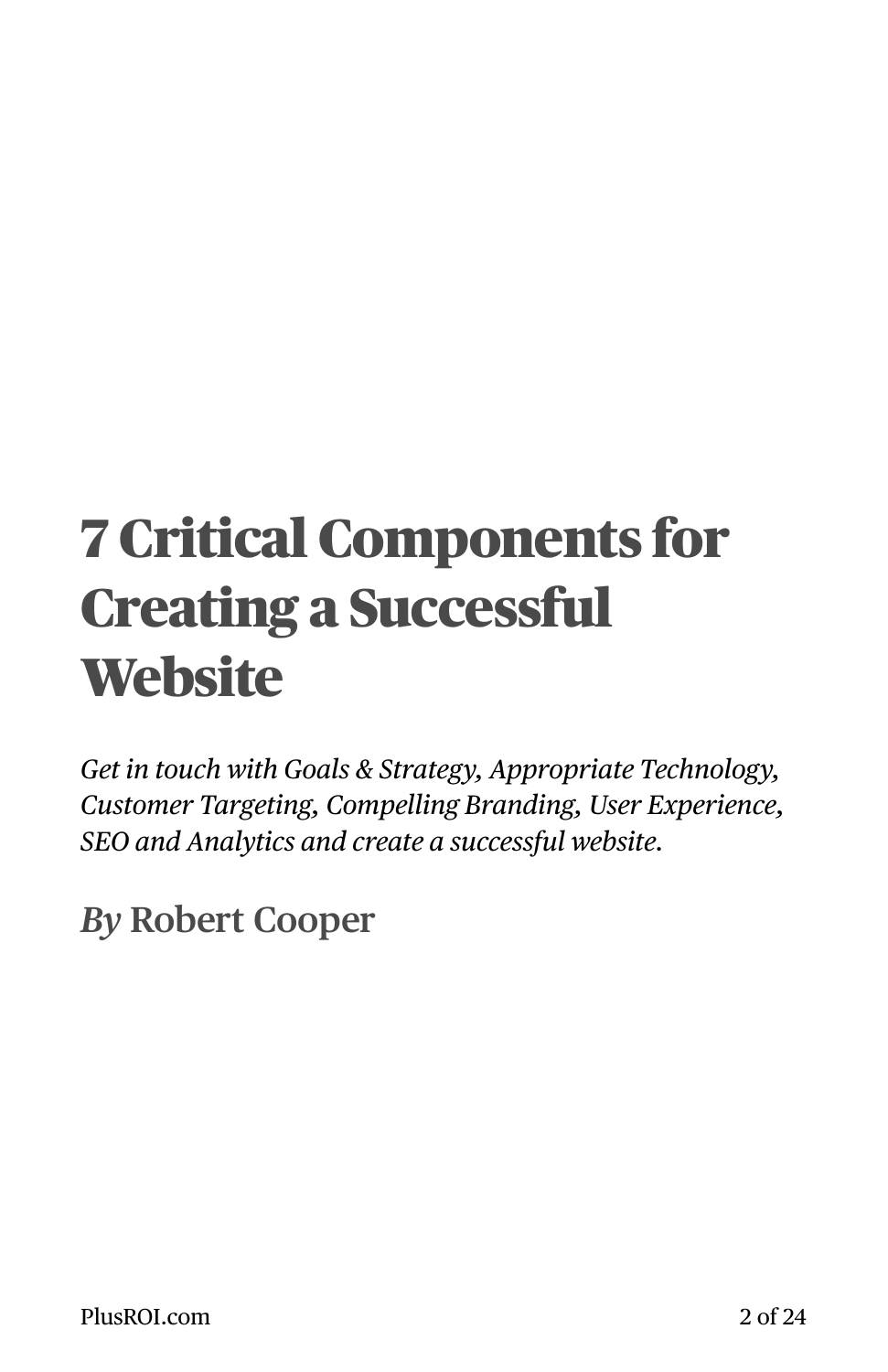## <span id="page-2-0"></span>**Introduction**

Very few sites live up to their full potential to attract customers, yet having a great website is more important than ever. The web marketing and web development industry is still a little like the Wild West. There are no widely accepted professional certifications, and it's a real challenge trying to understand all the elements that go into a great site. On top of that, numerous disciplines go into creating a successful website.

These disciplines include:

- Web Development
- Graphic Design
- Copywriting
- Business and sales strategy
- Search Engine Optimization
- Analytical expertise

It is rare to find one person or organization proficient at all of these areas, so the bottom line is that you owe it to yourself to learn enough about the web development process to make sure things get properly taken care of.

Simply put, you need to be able to confidently lead the creation of your website if you want to ensure its success.

With that in mind, let's explore seven critical components you need to consider so you can launch a successful site.

*September 2020, Victoria BC*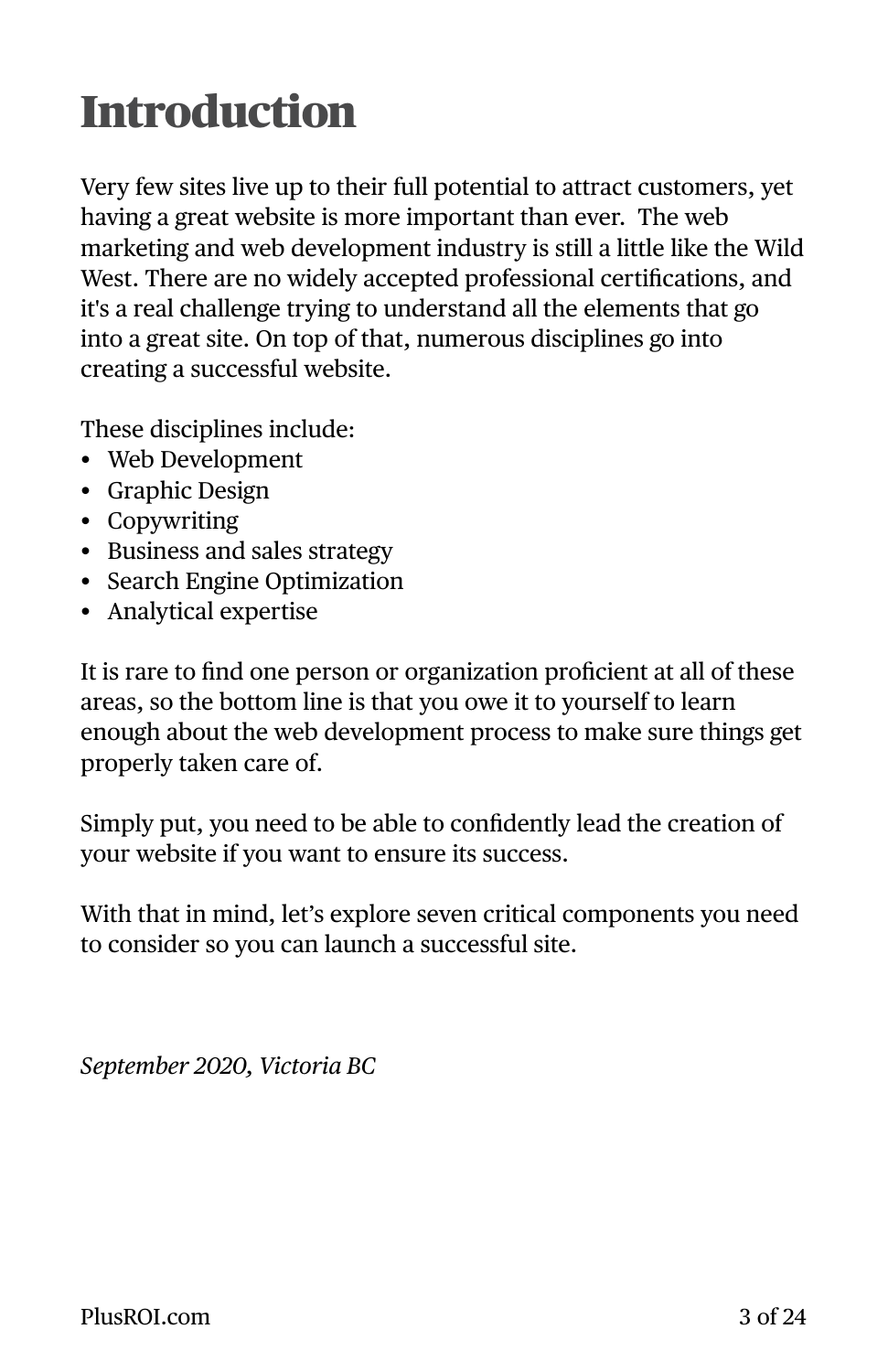## <span id="page-3-0"></span>Table of Content

| Chapter 3 Definition & Prioritization of Target Customer Groups10 |
|-------------------------------------------------------------------|
|                                                                   |
| Chapter 5 Create a Great and Compelling User Experience 14        |
|                                                                   |
|                                                                   |
|                                                                   |
|                                                                   |
|                                                                   |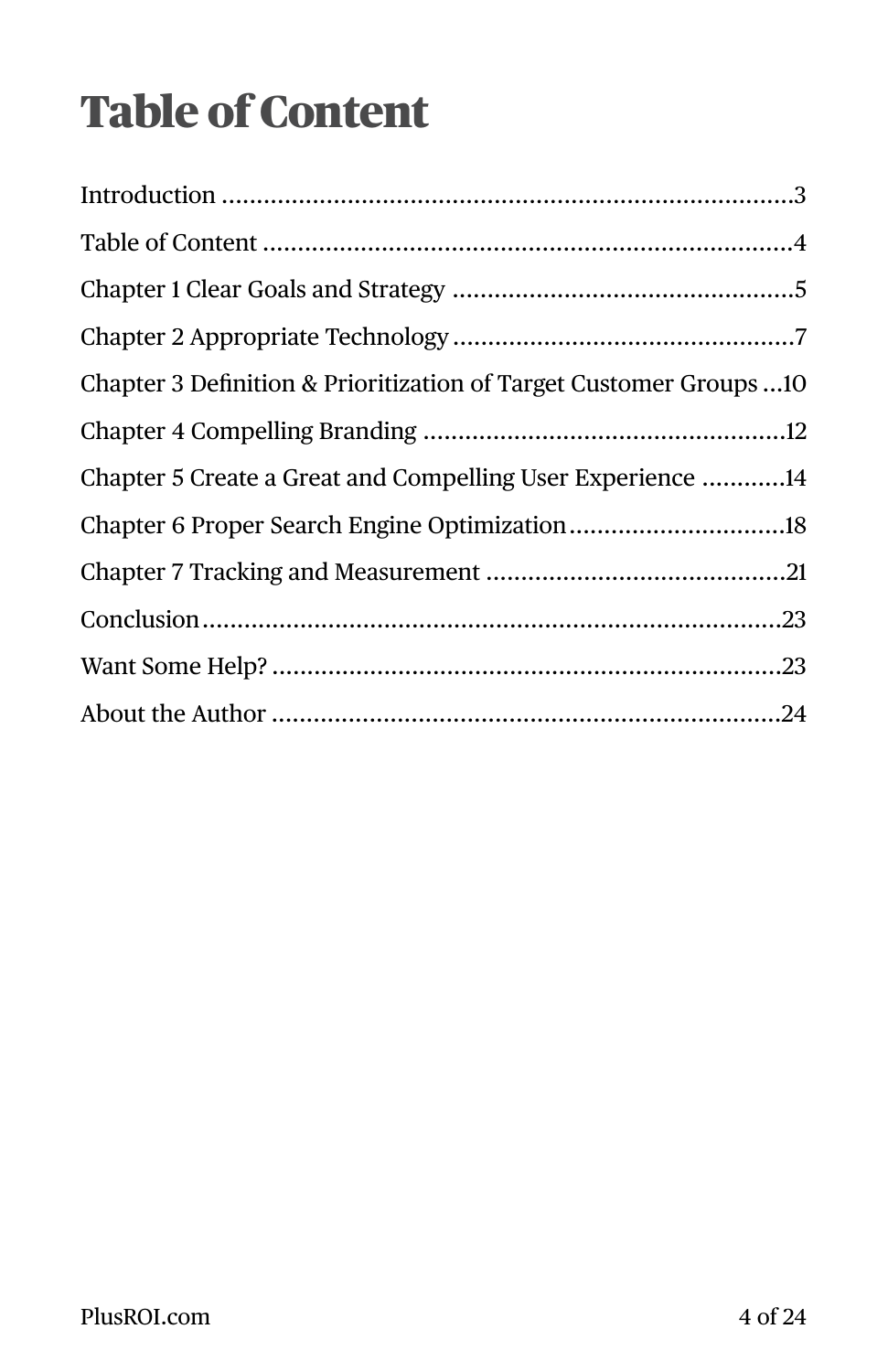### <span id="page-4-0"></span>Chapter 1 Clear Goals and Strategy

s the saying goes f you don't know where you're going, any path will get you there. Sadly, most website projects start with a rough picture of what the website will look like, path will get you there. Sadly, most website projects start combined with the idea that it will somehow attract new customers.

Whatever your type of business, you first need to consider:

- **What are your specific goals** (e.g., online sales, more foot traffic to your location, reinforcement for existing customers, information for local shoppers, international exposure for your new product)? With the answer to this question in hand, you can then develop a strategy to achieve these goals.
- What is the realistic strategy to achieve these goals? For instance, if you sell mountain bikes, your strategy might be to create detailed pages for each bike model you carry so the respective pages will show up in Google when people within your market search for those specific models.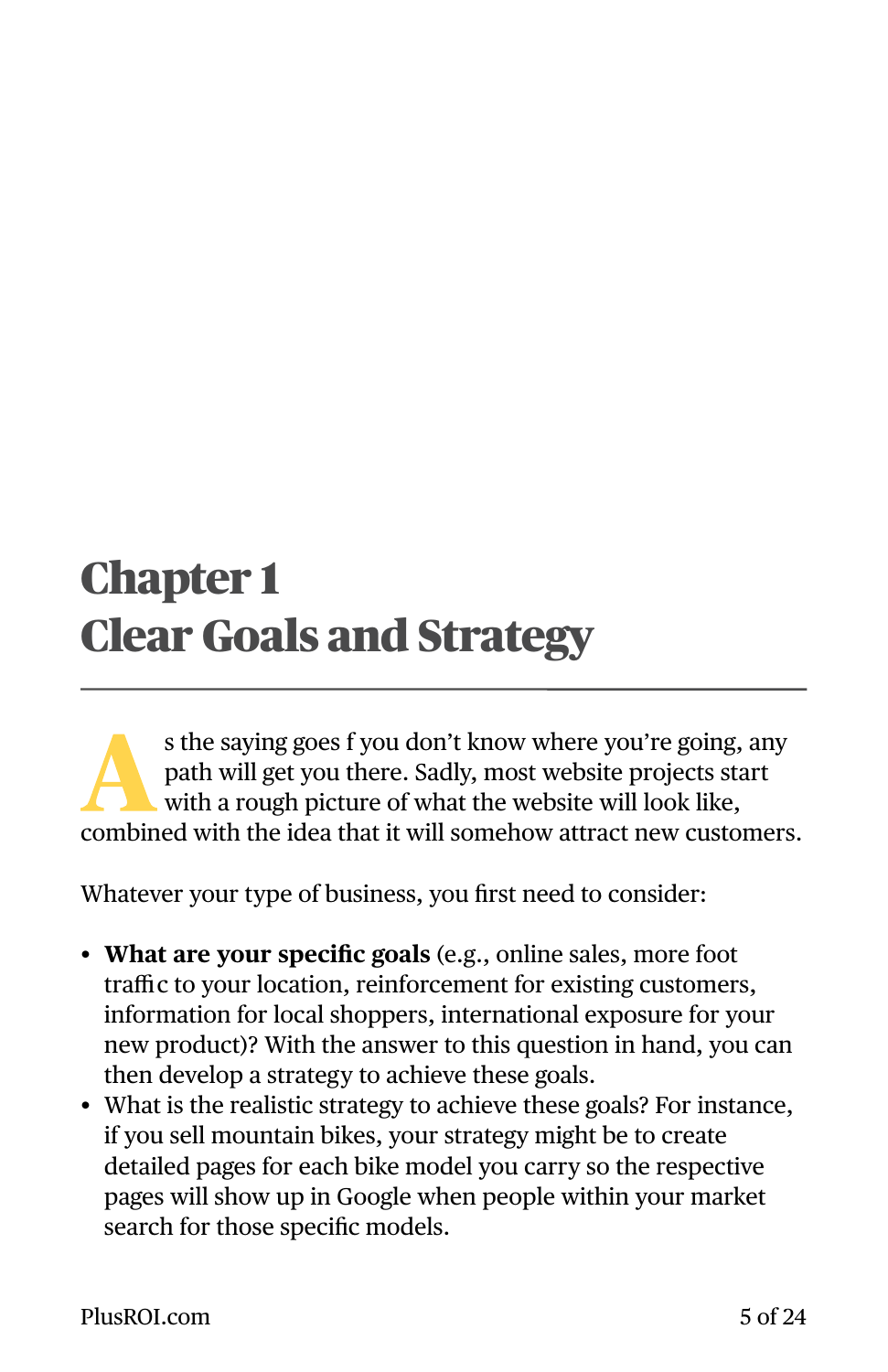Alternatively, if you want to build exposure for your store instead of specific models, a less detailed but strong brand-oriented site might be more appropriate. In either case, your decision will have implications for how you design your site.

If you sell your products nationally or internationally, your strategy will be even more complex.

Also, you want to think of what your future goals are to make sure that you organize your site properly for growth. Ideally, you should map out all the sections and pages you might have in 3-5 years if things go well. You're not about to build them all out, but by understanding where you are going, you can then "roll them up" and plan a site structure that will be able to grow to support these elements.

Websites that don't incorporate this future planning typically end up getting tossed out and replaced in a few years. This is a real tragedy as there's a lot of "equity" you build up in your site over time, and you're way better to grow a site than to keep starting from scratch.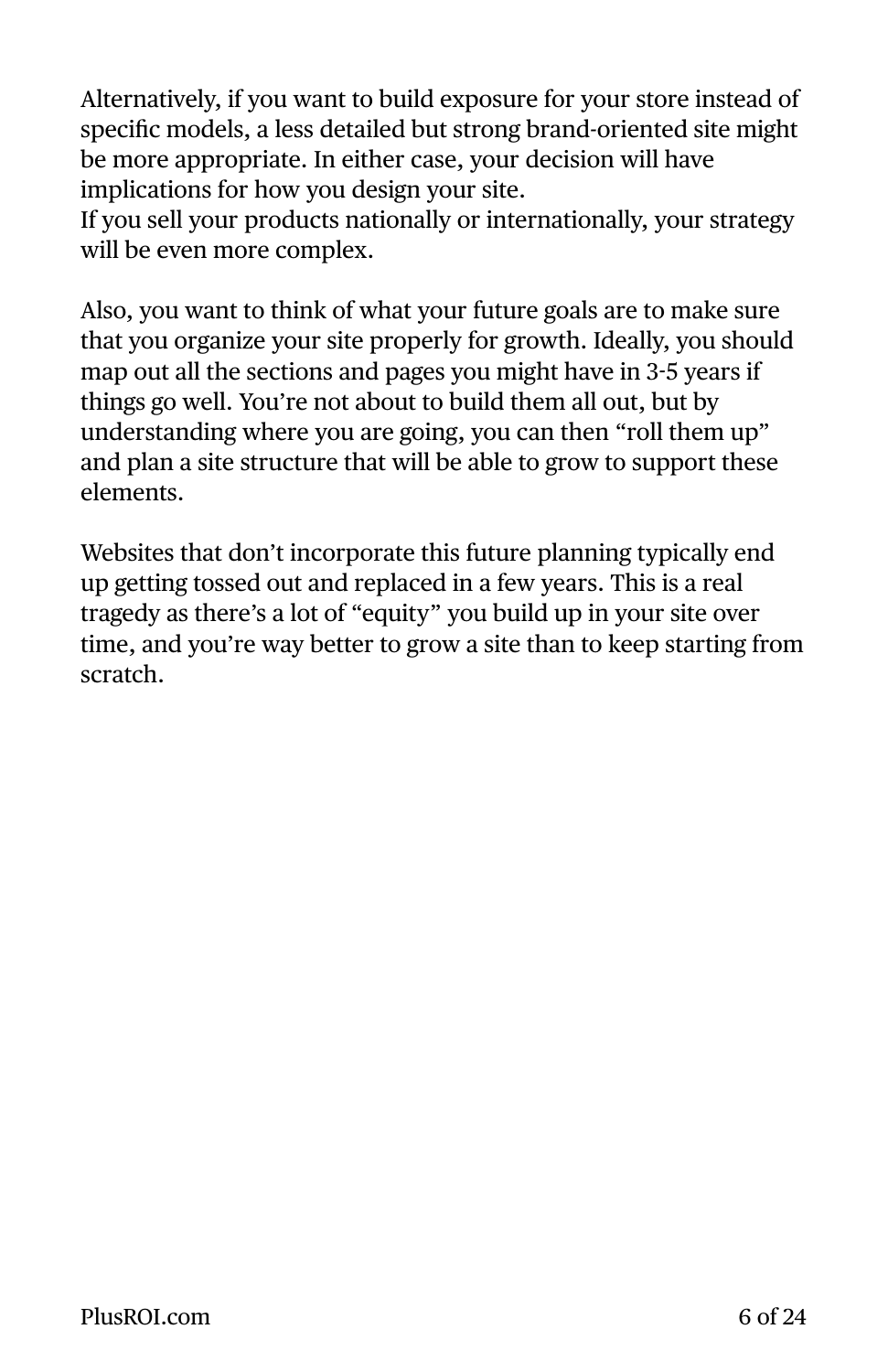## <span id="page-6-0"></span>Chapter 2 Appropriate Technology

The upon a time, if you wanted a website built, you'd hire a developer, and they would code the whole site. Nowadays, custom development is a critical skill but there are some space ortions that require minimal sustan aedi developer, and they would code the whole site. Nowadays, custom development is a critical skill but there are some great options that require minimal custom coding.

We generally recommend the WordPress content management system. Being by far the most common and actively developed CMS in the world, it is well supported and constantly being upgraded to support the latest web innovations. It's also easy to use for nontechies, yet flexible enough to accommodate nearly any feature you'll need.

Since WordPress is open source and so widely used, there is a massive ecosystem of developers and designers who publish premium themes (design frameworks) and plugins (functionality addons) for WordPress.

Premium themes allow you to leverage the most modern and

[PlusROI.com](http://PlusROI.com) 7 of 24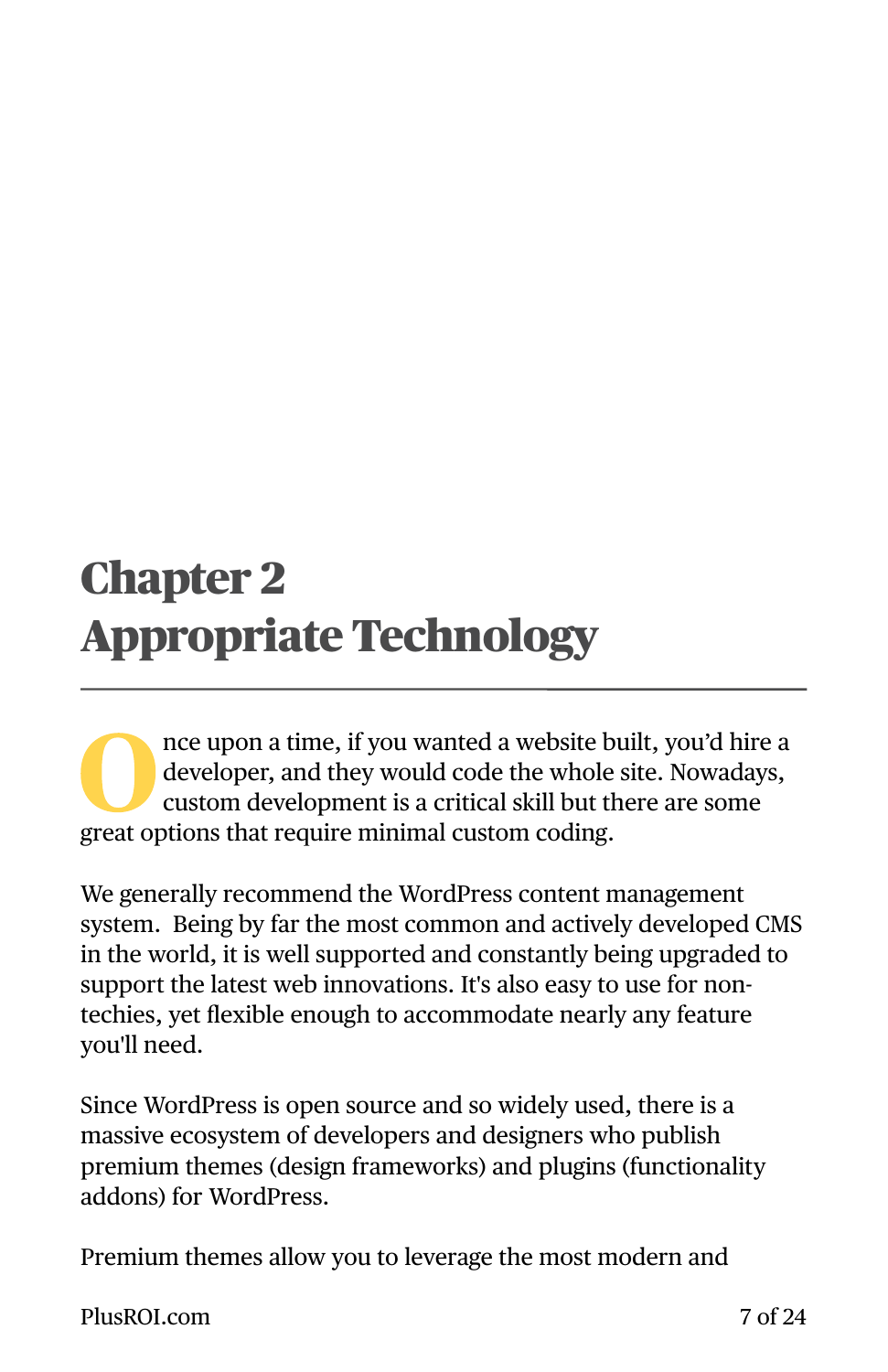professional design features, like mobile responsiveness (the ability to change designs for various device screen sizes). Plugins make all sorts of complex functionality and features accessible to the average website owner without having to start coding from scratch. This includes features like: event calendar, eCommerce, booking and reservation systems, private member areas, etc.

Some exceptions to choosing WordPress as your content management system might occur if:

1). You want an all-in-one eCommerce solution, in which case a platform like Shopify might be a good way to go.

2). You're a Realtor and not ready to commit to your own full site, in which case a platform like MyRealPae can be a good value.

3). You have very specific technical requirements and need a custom site/application created. In this case, you might go fully custom or look at slightly more "developer-friendly" platforms like Joomla or Drupal.

There are a lot of very cheap (and even free) "build it yourself" online platforms available, although it's hard to recommend them except for short term "proof of concepts" sites.

With these sites you don't actually "own" anything and are at the mercy of any changes to technology or pricing by the vendor.

On the flip side, if you commission a fully custom code site, you typically "own" your site but there are often fairly proprietary coding techniques used by developers that will make a migration to a different developer near-impossible down the road.

By sticking with a popular platform like WordPress, you have the peace of mind that you will be able to find a new developer without problems.

Lastly, whatever route you go with, you want to pick a website host that is a good match for your technology and traffic volume.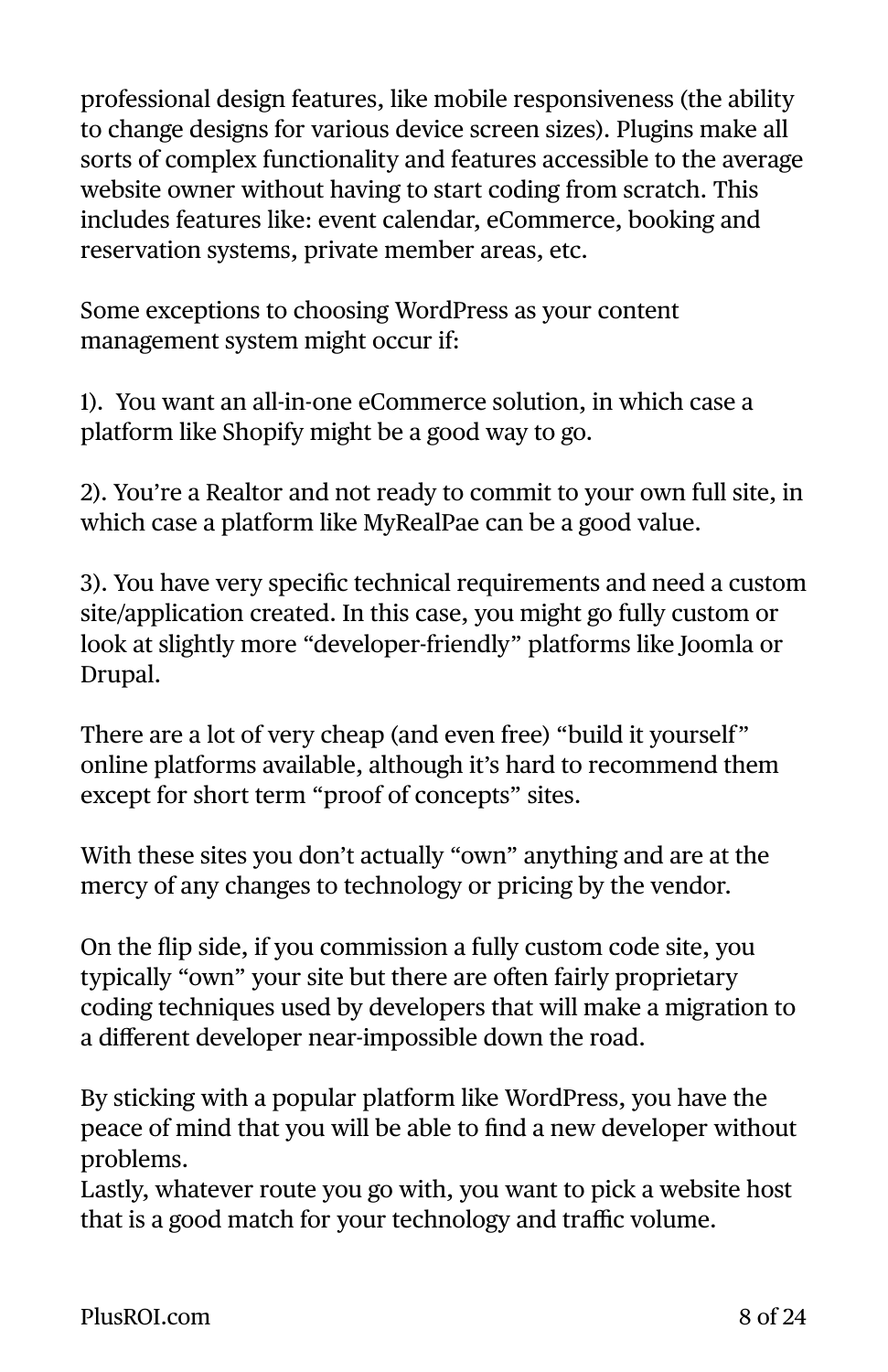Also, as much as we love supporting local businesses, with web hosting, your best option is usually to pick a large national/ international host. They will typically have faster international hosting, better options for hosting, and more redundancy in place to ensure your up-time.

There are many good performance "shared hosts" (where costs are kept down by putting multiple clients on the same server) but if you think you are going to grow you may want to pick a vendor that offers upgrades to more robust and faster dedicated hosting options.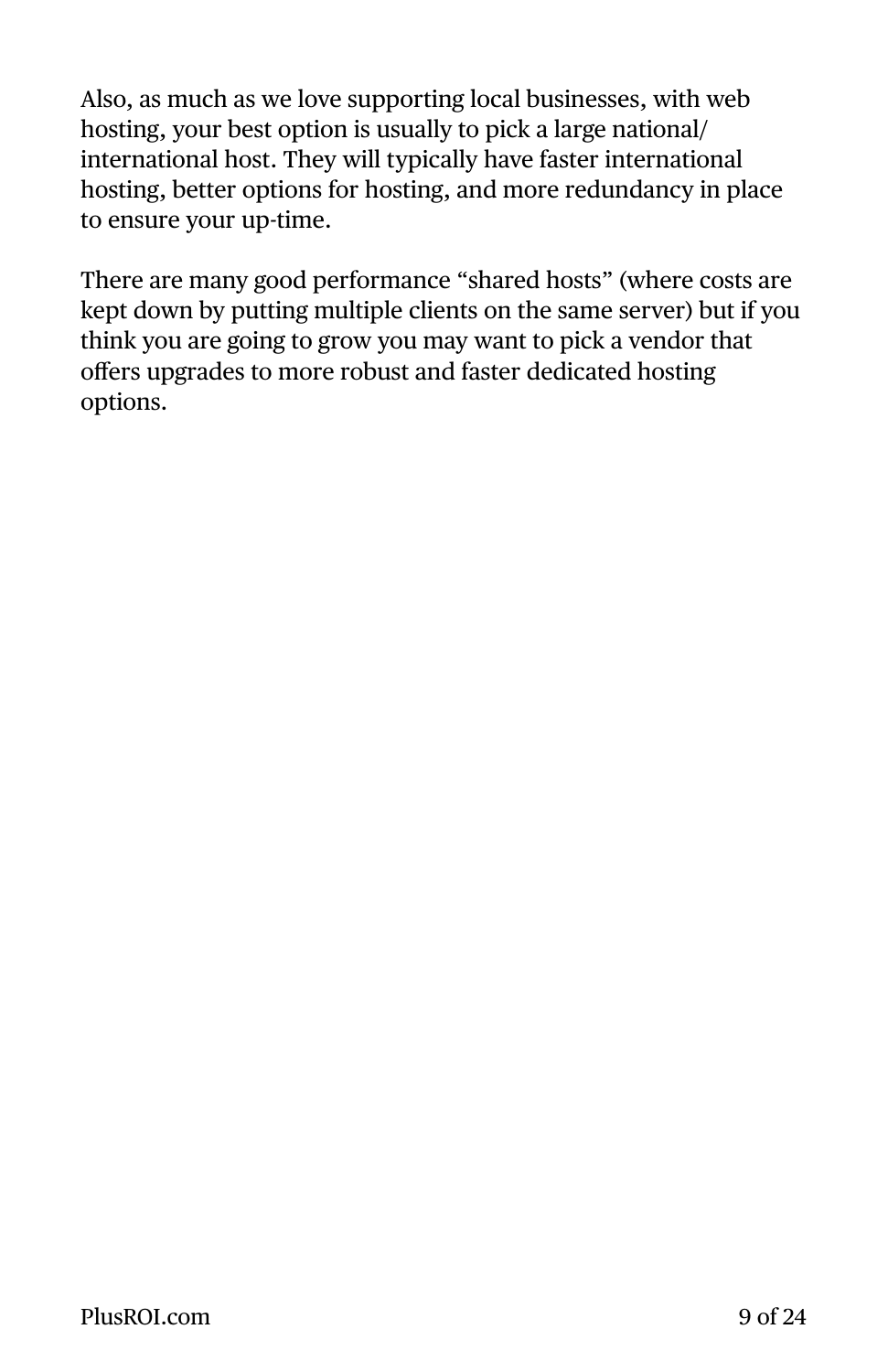## <span id="page-9-0"></span>Chapter 3 Definition & Prioritization of Target Customer Groups

**I** f you have spent any time in retail or other "in person" sales, you know that there are different kinds of customers and that each requires a slightly different type of presentation.

The big difference is that, while on the web, you still have these different customer types, it's up to you to create an environment where you allow they can recognize they've come to the right place and "self-select" their path to information.

Using the simplistic bike shop analogy (I love biking), as a bike shop owner, you might serve mountain bikers, roadies and families with kids as three separate customer groups with different needs and motivations. In case you would likely want a panel for each of them on your home page directing visitors to each respective section.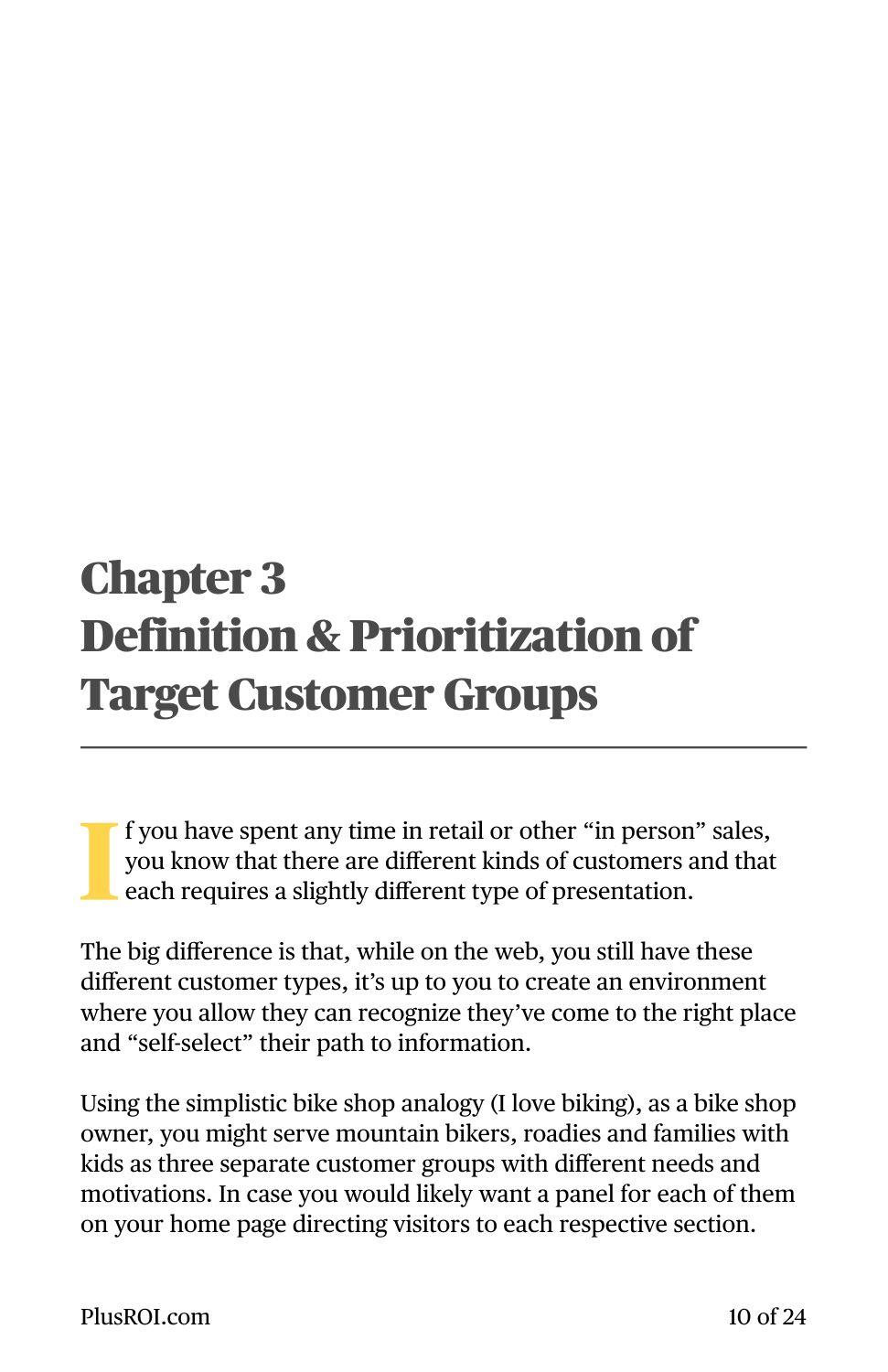These panels would include attractive photos that would entice each respective group as well as written copy to entice them to click into their specific section of your site.

It's also likely that one of these customer groups is more important than the others. This is where prioritization comes into play. You'll simply want to make sure that you give an appropriate level of prominence on your home page according to the level of priority for each group.

Put so simply, this sounds like some fairly obvious common sense, but it's amazing how few companies are disciplined enough to set these priorities and make these choices!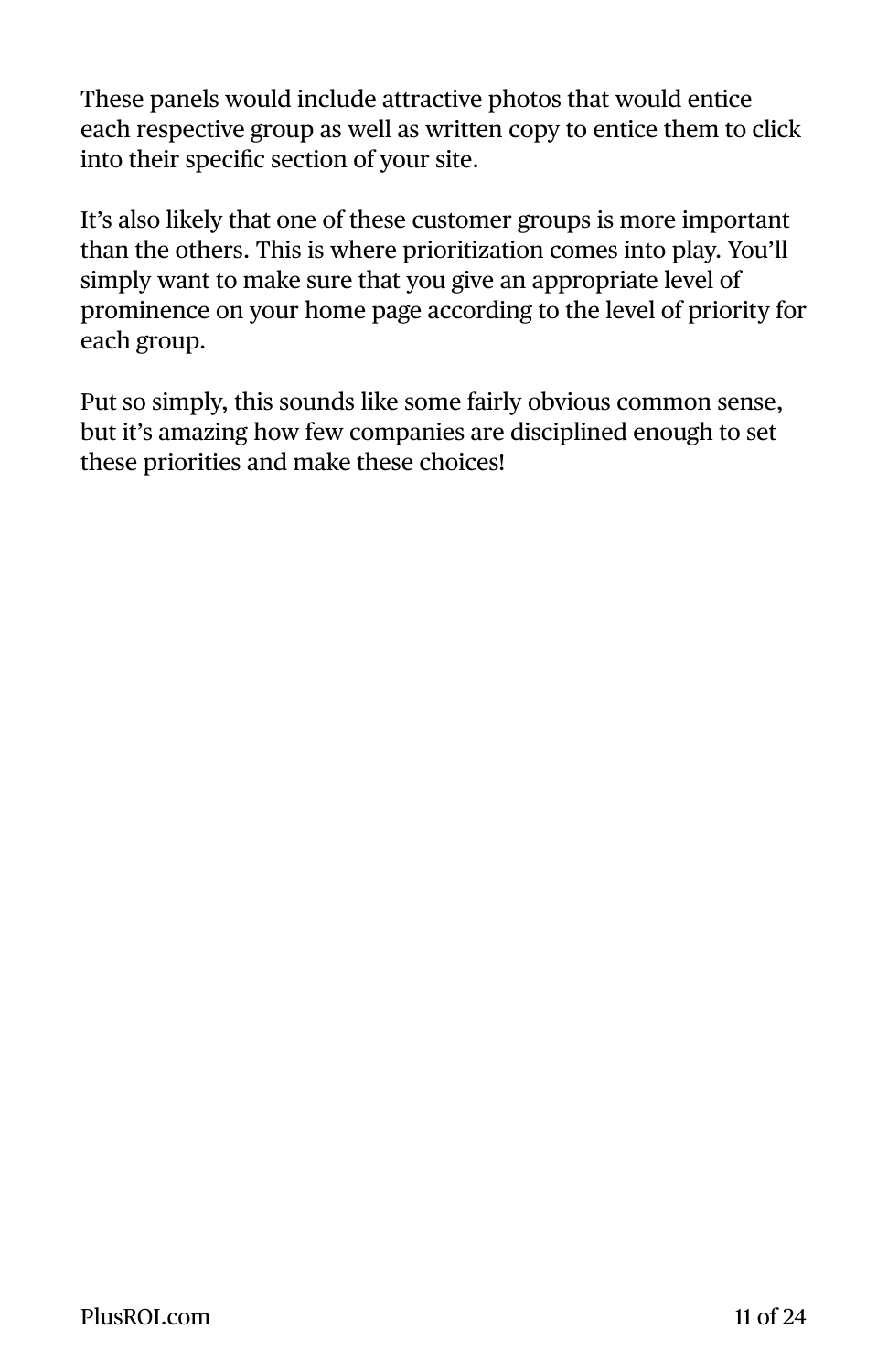## <span id="page-11-0"></span>Chapter 4 Compelling Branding

**T**his is an area that you definitely want to spend some time on if you want to build trust, build credibility and set appropriate pricing expectations.

Simply put:

- You want to ensure your online look and feel are consistent with what you present off-line from a branding perspective (and hopefully, you've done a good job on this front!).
- If you're a pure online company, you'll want to ensure your overall site reflects a look and feel that is consistent with:
	- Your type of product or service.
	- Your values and personality.
	- Your customers' values and personality.

Overall, you'll want to consider:

• You brand collateral: logos, graphics, photos.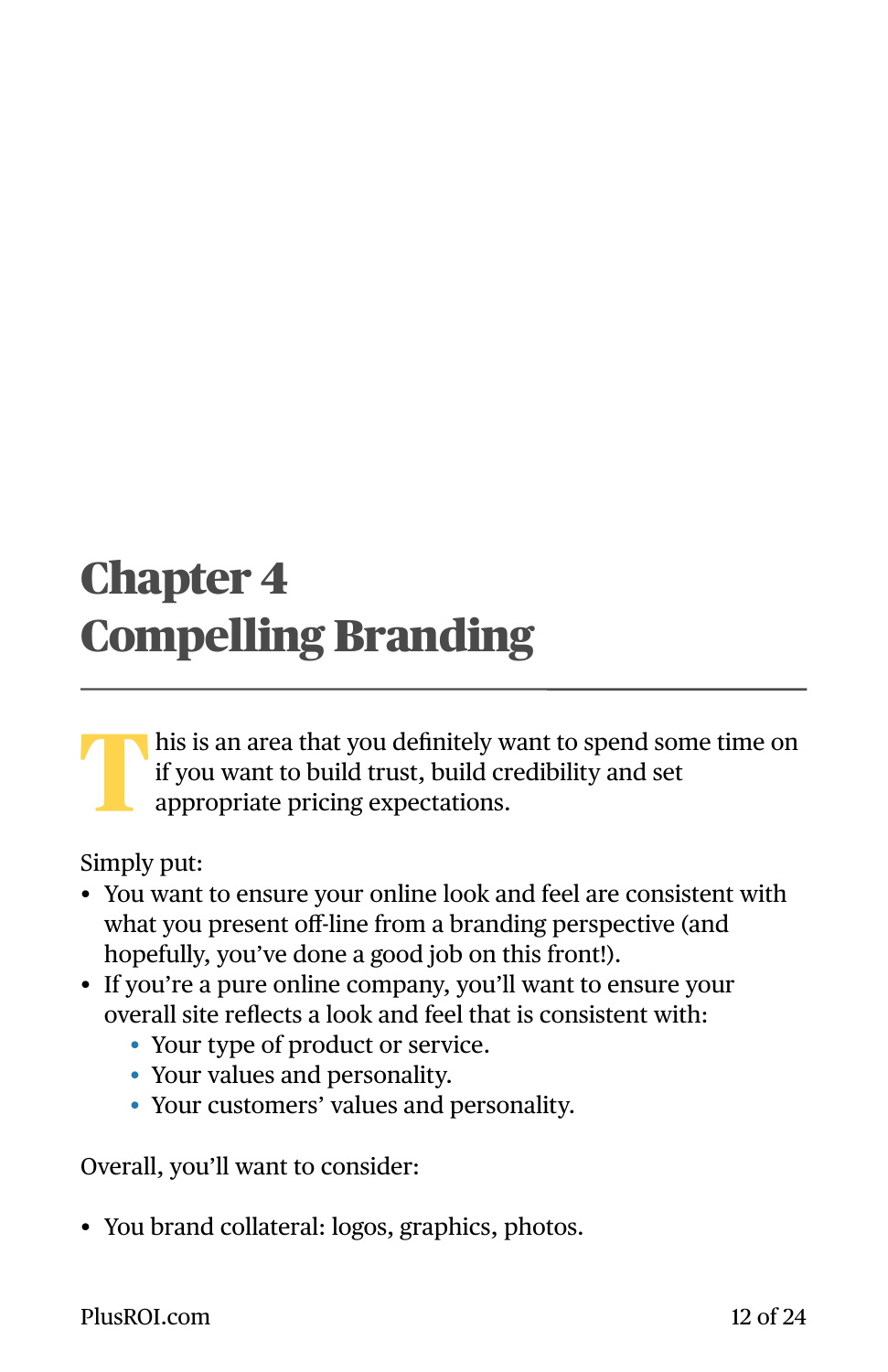- Your overall "tone" and writing style (you want to be true to your personality and the experience customers will have with you).
- Your balance between photos and text. Sometimes a layout leaning towards richer imagery and less text can support rich visual branding but may make it challenging to communicate as much information.

Our own website at PlusROI.com is a good example of this. We made the conscious decision based on our own company experience that a clear initial presentation on our home page made more sense for our strategy than trying to present a ton of information above the fold. This has proven to be the right decision for us, but certainly wouldn't be in all cases.

As a general rule of thumb, you don't need to be perfect online, but need to be better than your competition. Your level of investment will vary according to your industry, but it's a very straightforward process to identify your competition online and then ensure that you look as or more professional, inviting, and authentic from a branding perspective than they do.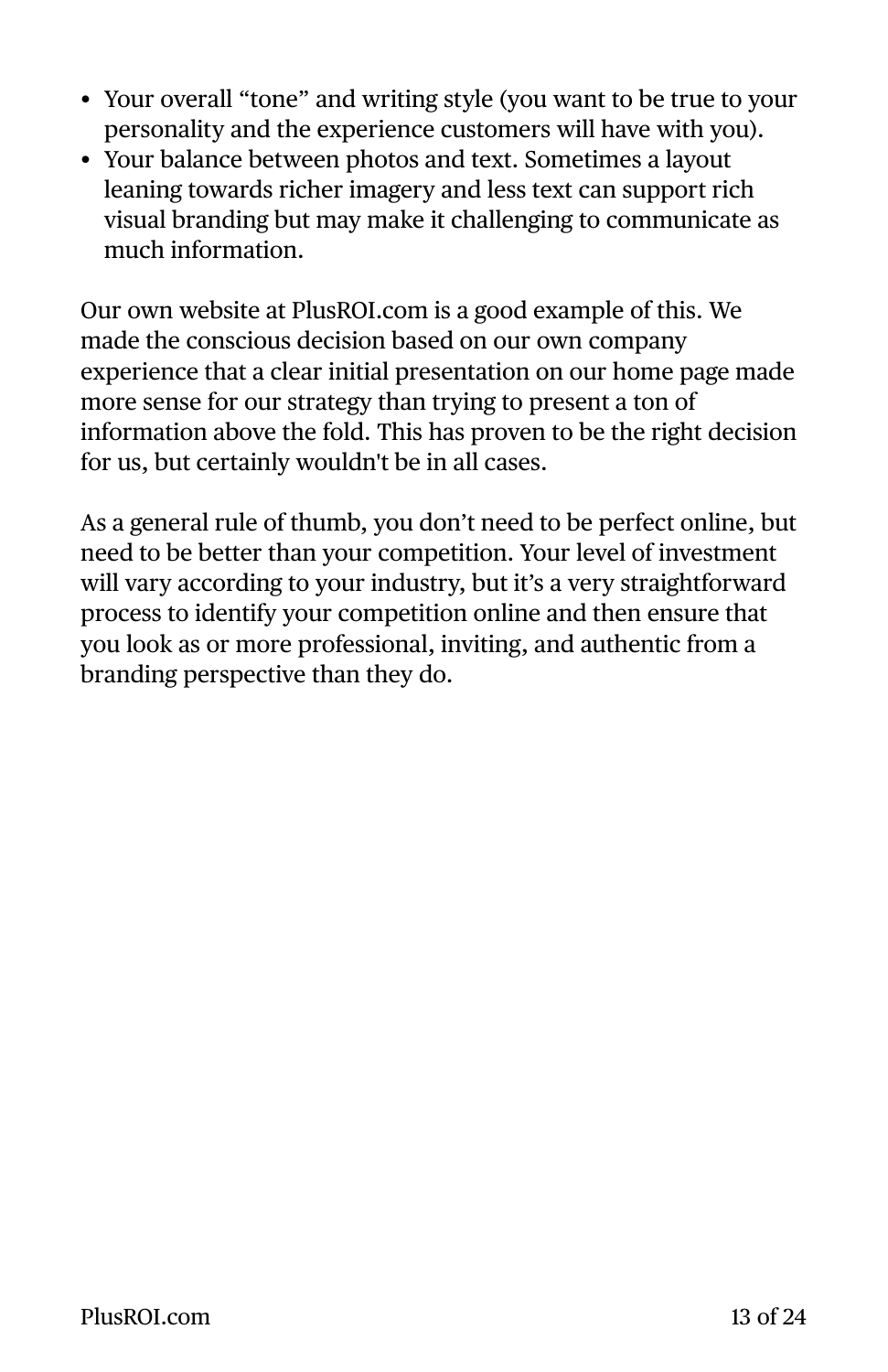## <span id="page-13-0"></span>Chapter 5 Create a Great and Compelling User Experience

**T**o create a great and compelling user experience, you need to combine persuasive copywriting with a clear path to the information your visitors are looking for, along with tools to "convert" them to customers or leads.

This is a huge component, but we'll do our best to break it down into a few practical points.

#### **Incorporate Persuasive Copywriting**

Most websites are filled with copy talking about how great their products or services are. Often this copy is quite well written, but focusing on yourself is NOT the pat you want to take.

The bottom line is that customers are not typically looking to hear about how great you are, but rather how you are going to help solve

[PlusROI.com](http://PlusROI.com) 14 of 24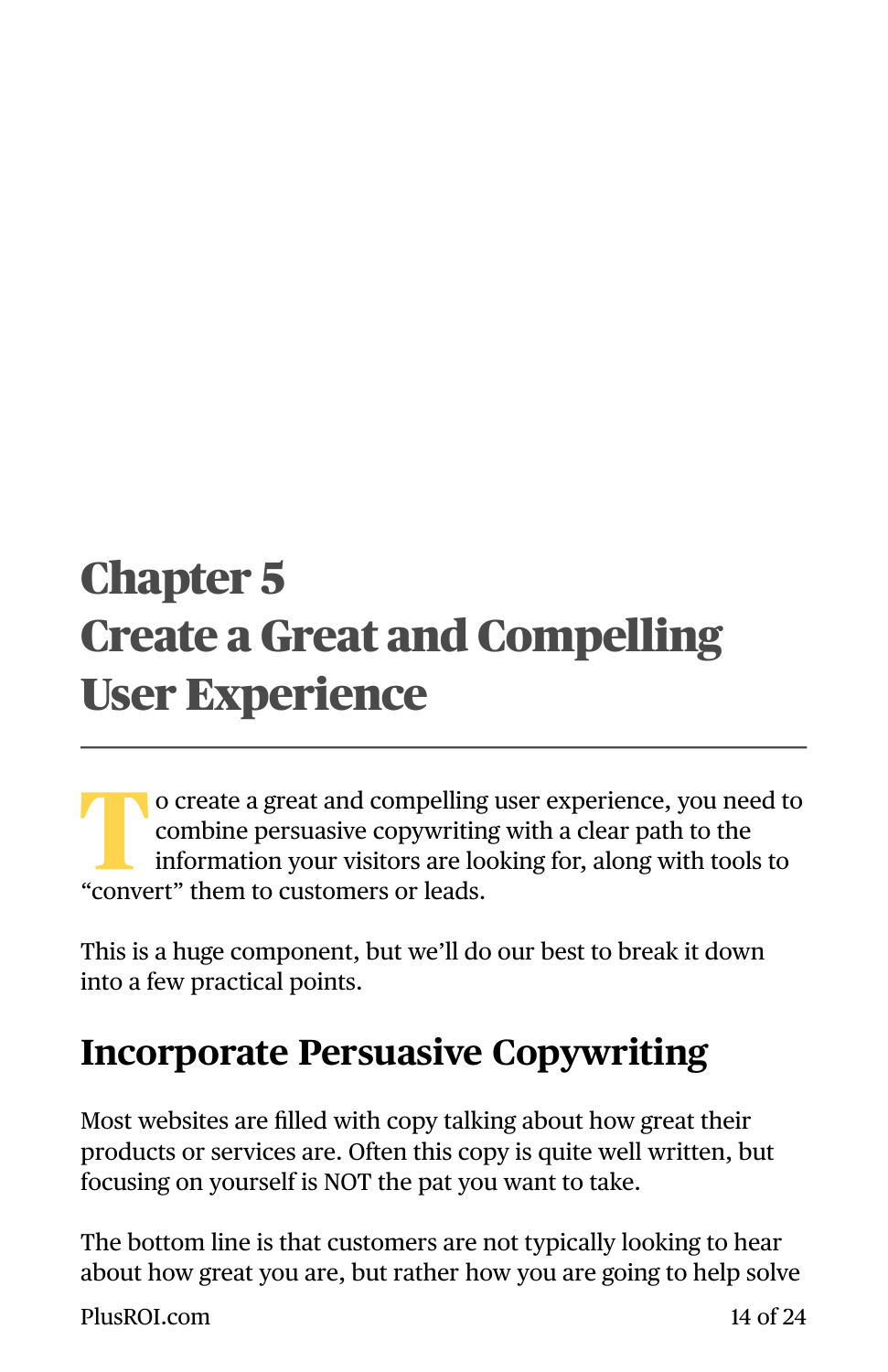THEIR challenges. To communicate and succeed on this front, you need to become a master of benefit-driven copywriting.

One way of going about this is to ask the question, "why does it matter?" with each point and getting to actual benefit rather than the feature.

For instance, if I was selling photo software, a typical feature-driven bullet might say something like "fast image rendering.".

However, a much compelling bullet might be to say, "Save time edit photos 20% faster" (assuming you can back this up). In this case, by stating a concrete and meaningful benefit, you will be way more compelling than simply stating a feature.

This tactic can be applied to just about any feature - simply keep asking why the features matter to your customers until you fully understand the meaningful benefit.

#### **Design Clear Path to Information**

One of my biggest pet peeves is when companies don't consider and address the next logical step in a customer's path. You should be able to look at any page on your site, consider the "state" that a customer is in, and present a clear 'call to action" suggesting their next step.

For instance, I was recently reviewing a potential client's website selling seniors' products. They don't sell online, but only through local distributors. If you click through their product categories down through to an individual product, you read through an informative page about their product and then… nothing!

They offer no hits on the page about the next possible step. There's no further links to click for more information, and there's no suggestion as to how someone would proceed if they wanted to buy the product.

In this case, the clear path to information would be to have a very prominent link or button presenting the call to action to "find a

[PlusROI.com](http://PlusROI.com) 15 of 24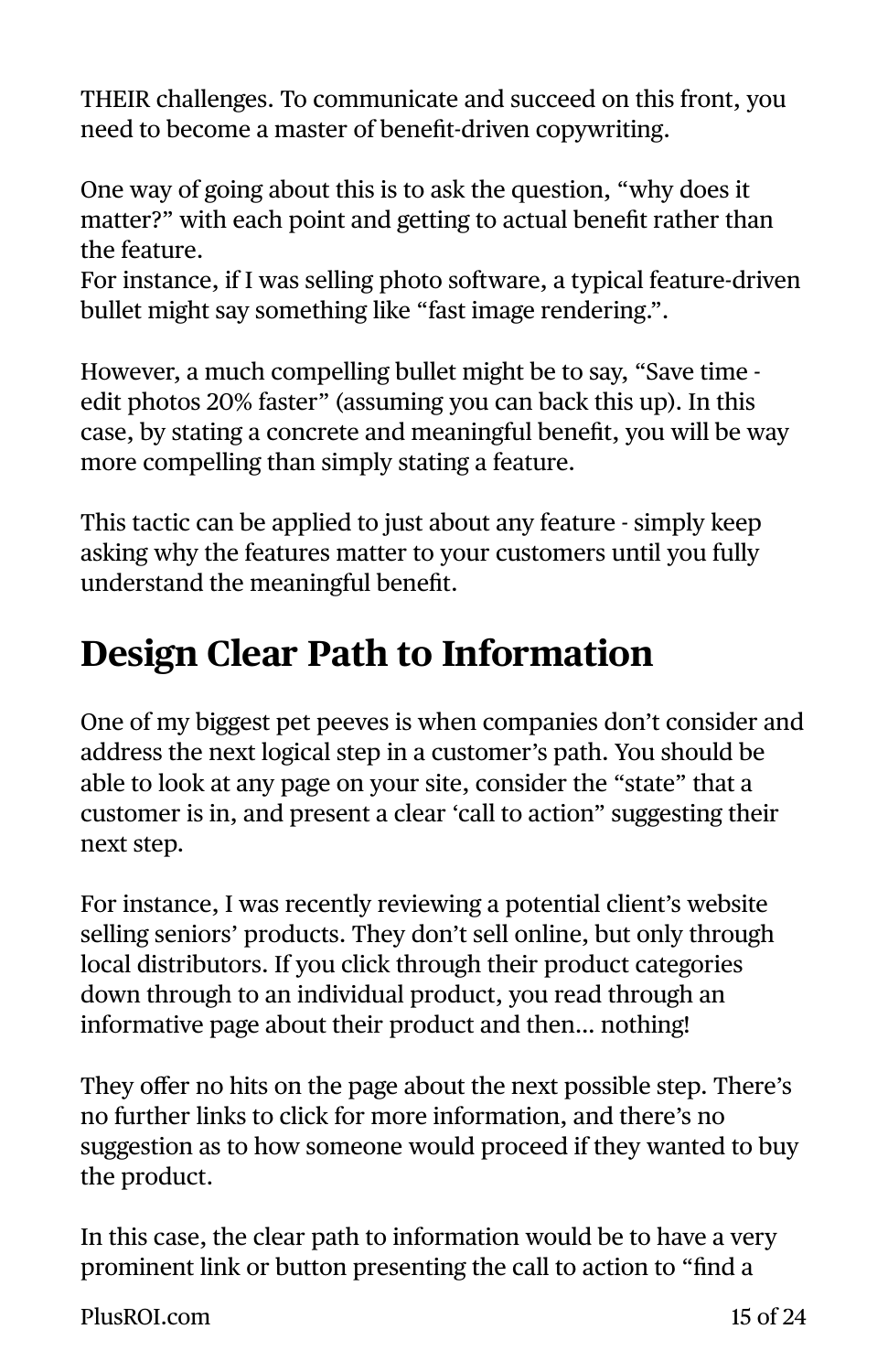store near you." This link would then take them right into the "find a store" section of the site where people could immediately find out where to buy.

While it's likely that the many motivated buyers will dig through the navigation to find this information, this site would definitely get more customers into stores by having this information more prominent.

#### **Implement Conversion Tools**

If you've ever visited a real estate site and filled in a form to receive a detailed information package, you've experienced a conversion tool in action.

Other tools might include trial downloads, signups for demonstration, webinars, newsletters, wish lists, etc.

The reason why it's important to have some sort of conversion tool is that unless you have a shopping site made up of low priced items, most visitors to your site are actually in the research phase and NOT yet in the buying phase. At this point, the most strategic things you can do are:

1). Show them you are a great choice for what they are looking for.

2). Find a way of developing a relationship with them in order that you can stay "top of mind" and/or market to them (i.e. through an email list).

The best conversion tools typically:

- Offer an informational asset that is highly relevant to your product or services.
- Build trust and a relationship rather than trying to sell.

As you've probably figured out, this guide is our own conversion tool. Our assumption is that anyone interested enough to download this guide could possibly be interested in have a website built at some point!

[PlusROI.com](http://PlusROI.com) 16 of 24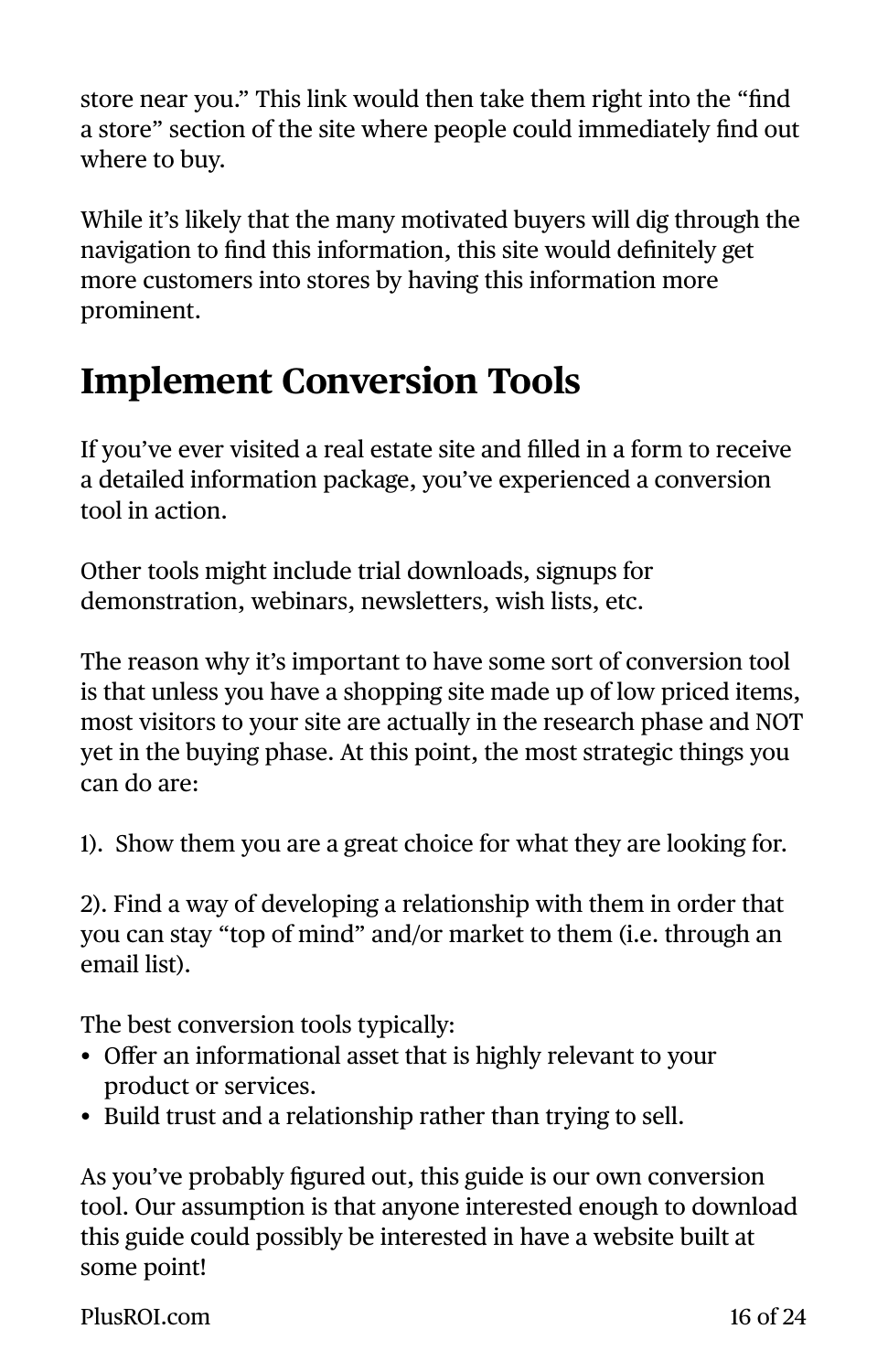By earning your permission to include you in our newsletter list by offering you this guide, our hope is that you will come to see us as a credible option to develop your site (and if not, that maybe you'll mention us to someone else).

Many other companies use an approach like this, and some companies market much more aggressively than ourselves.

How aggressively you market through inbound marketing to conversion tools is up to you, although it's important to remember that trust is critical online, so you never want to be overly aggressive or will kill the trust you're working to develop.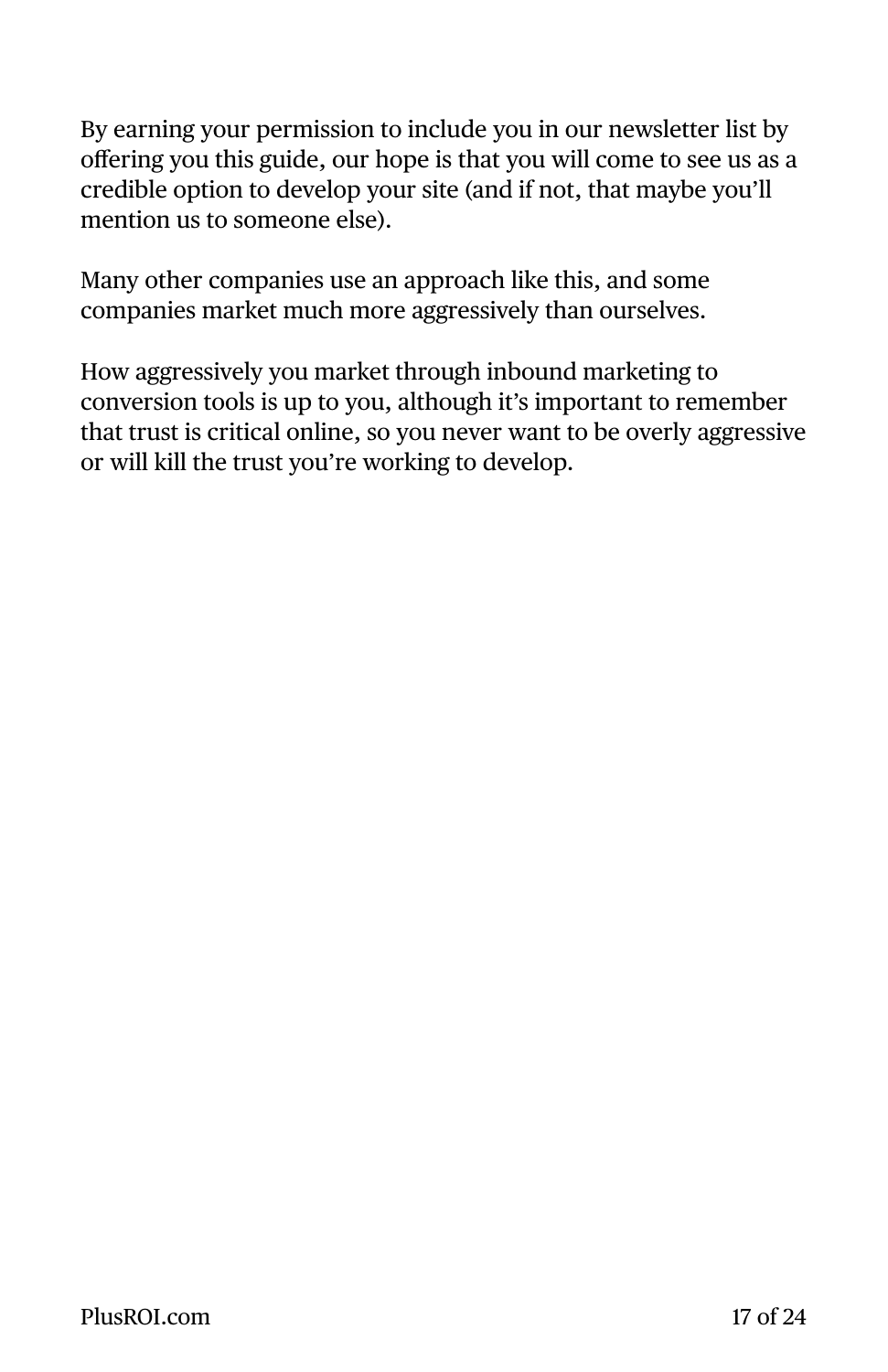## <span id="page-17-0"></span>Chapter 6 Proper Search Engine **Optimization**

**S**earch Engine Optimization (SEO) is a too complex to go into a great depth in this booklet but there are several areas of SEO you'll want to consider.

#### **On-Site Technical Optimization**

On-site technical optimization is critical when developing your site. This does not involve in executing on an SEO strategy, but rather ensuring that your site is developed in a manner that it will support your SEO efforts (startlingly, many are not).

Unless you do some research and learning, it's unlikely you'll become knowledgeable enough to succeed a this yourself or to tell if your website developer is doing your technical optimization properly.

[PlusROI.com](http://PlusROI.com) 18 of 24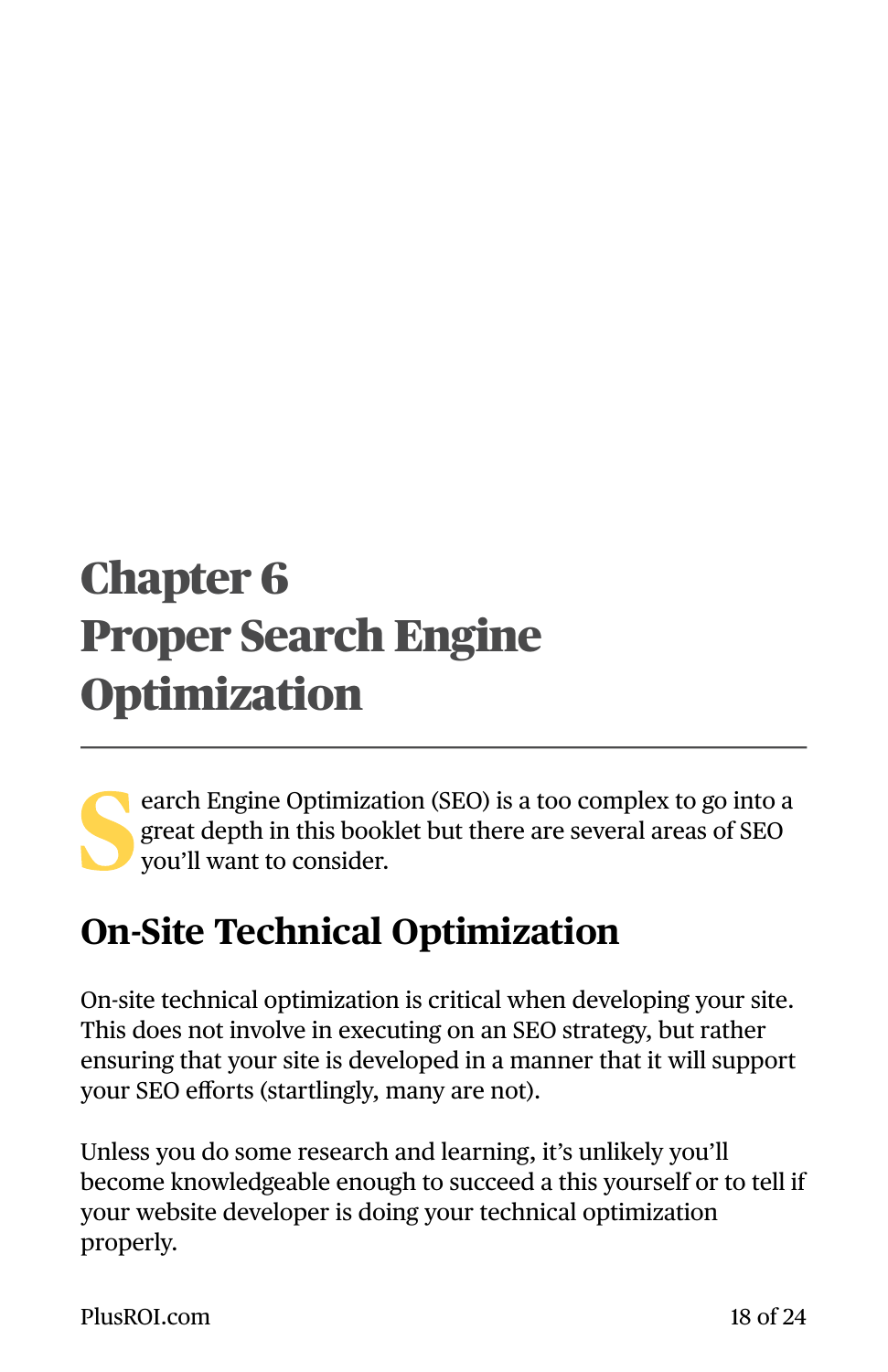To help on that front, there's a great guide to SEO published by Google and available through this [link](https://static.googleusercontent.com/media/www.google.com/en/us/webmasters/docs/search-engine-optimization-starter-guide.pdf). Google is not known for publishing easy to understand documents, but this one is extremely well presented.

This guide is useful because:

- It can give you a good understanding of SEO.
- If you don't care to read it, you can refer to it and specify to your web developer that they must follow all the basic conventions laid out in the document!

#### **Content and Page Optimization**

This involves identifying the sort of keywords and search queries your customer are using to research your type of products and services. You then optimize your pages to use your customers' language, write about what they are looking for and make sure Google can find your content.

You'll also want to look at developing strategy for adding and optimizing fresh, relevant content to your site on an ongoing basis if SEO is part of your strategy.

#### **Offsite SEO and Engagement**

This involves all the extra work you need to do if you want to be strong in SEO. It involves making sure there are links to your website from all relevant sites and directories, building relationship in social media, having folks share your content, and having other relevant sites and blogs tell people about you and link to your site.

Bear in mind that Google has gotten extremely efficient at detecting trickery in SEO. You should avoid any services that talk about taking advantage of Google algorithm and focus on responsible online engagement to build your presence through legitimate relationships with other sites, blogs and social media properties.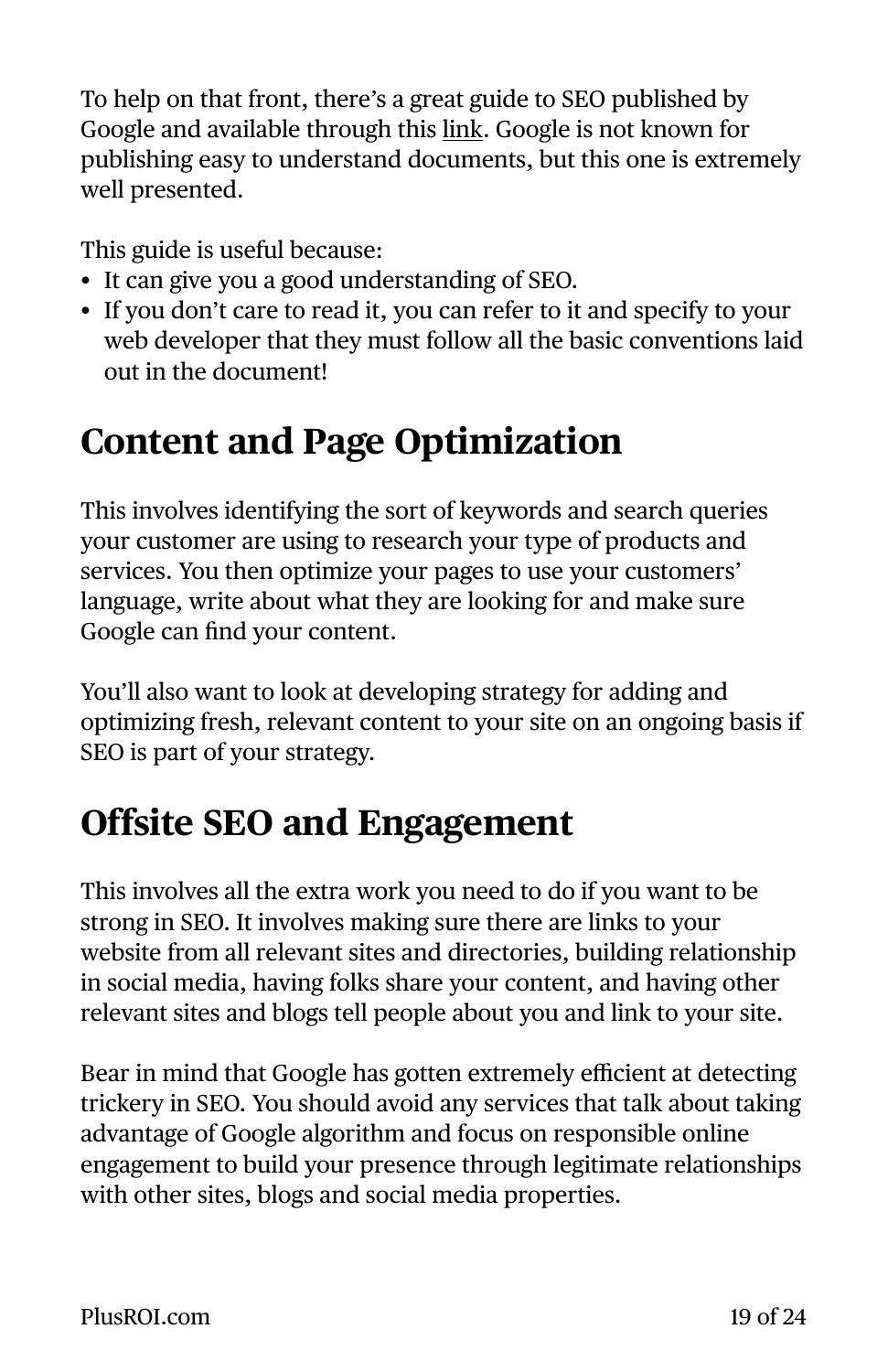You should also be aware that there are platforms and practices in fairly common use which are not SEO-friendly.

One very relevant current example is that of single page sites where you scroll through the entire site or jump between anchor points on the single page.

While these sites can look visually stunning, they typically stink from an SEO perspective!

Also, while you can address your content optimization and offsite optimization after you've built your site, it's absolutely critical that you get your site built properly from a technical optimization perspective right from the start, unless you want to be handicapped in all other efforts.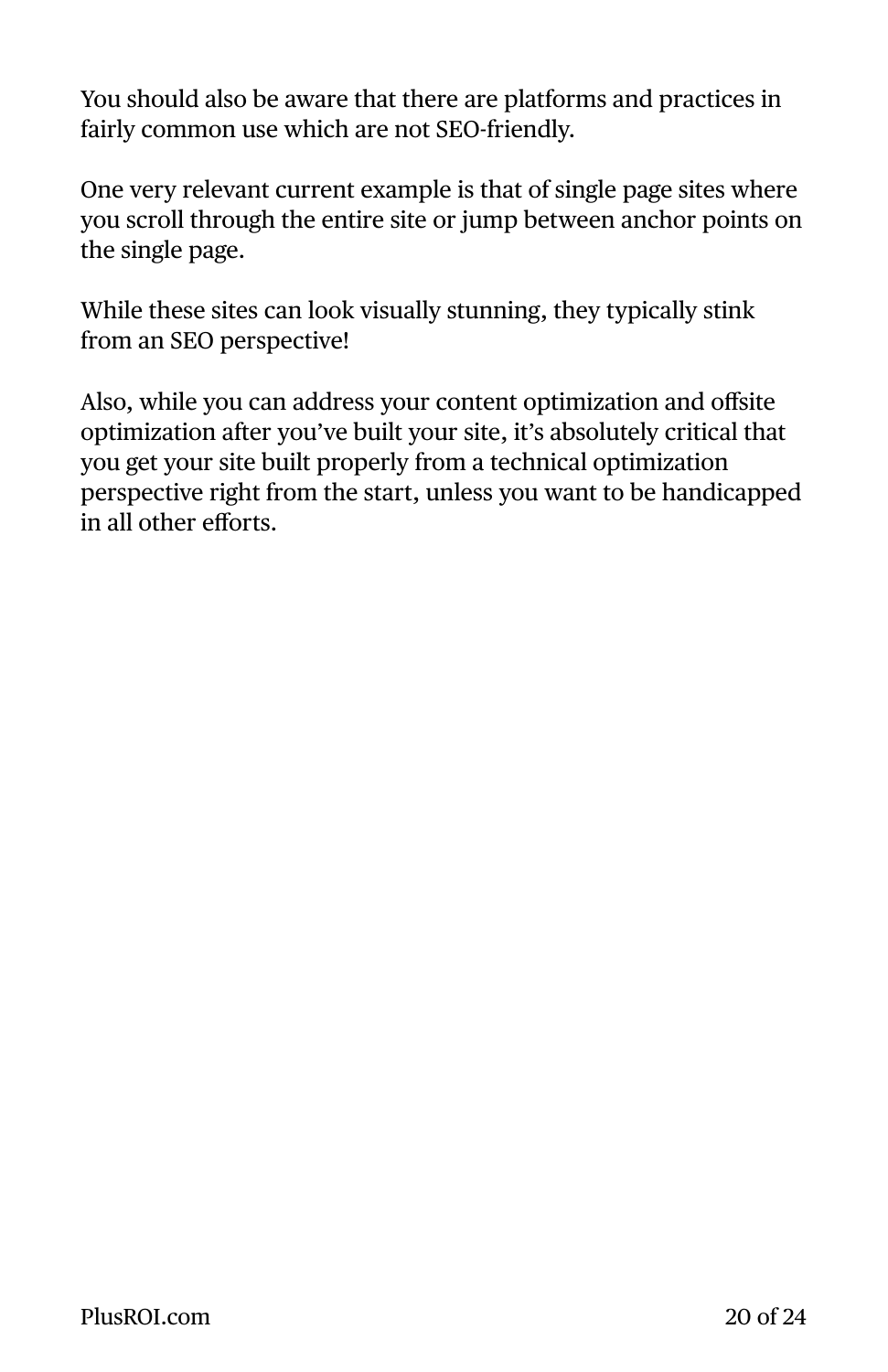## <span id="page-20-0"></span>Chapter 7 Tracking and Measurement

Illet magine if you owned a large retail store are most every customer came from, what the store, which department drove them away advertising sources generated the most profit. magine if you owned a large retail store and could know where most every customer came from, what they looked at in the store, which department drove them away and which

While this would be very challenging in a traditional environment, you can do all of this with your website, and it doesn't even cost anything.

By employing a free tool like Google Analytics, you can measure, test and improve website performance dramatically.

While larger sites typically look at every dozen of data elements and use them to improve, even smaller sites can leverage data to make better decisions.

The most profitable way to leverage Analytics typically involves:

[PlusROI.com](http://PlusROI.com) 21 of 24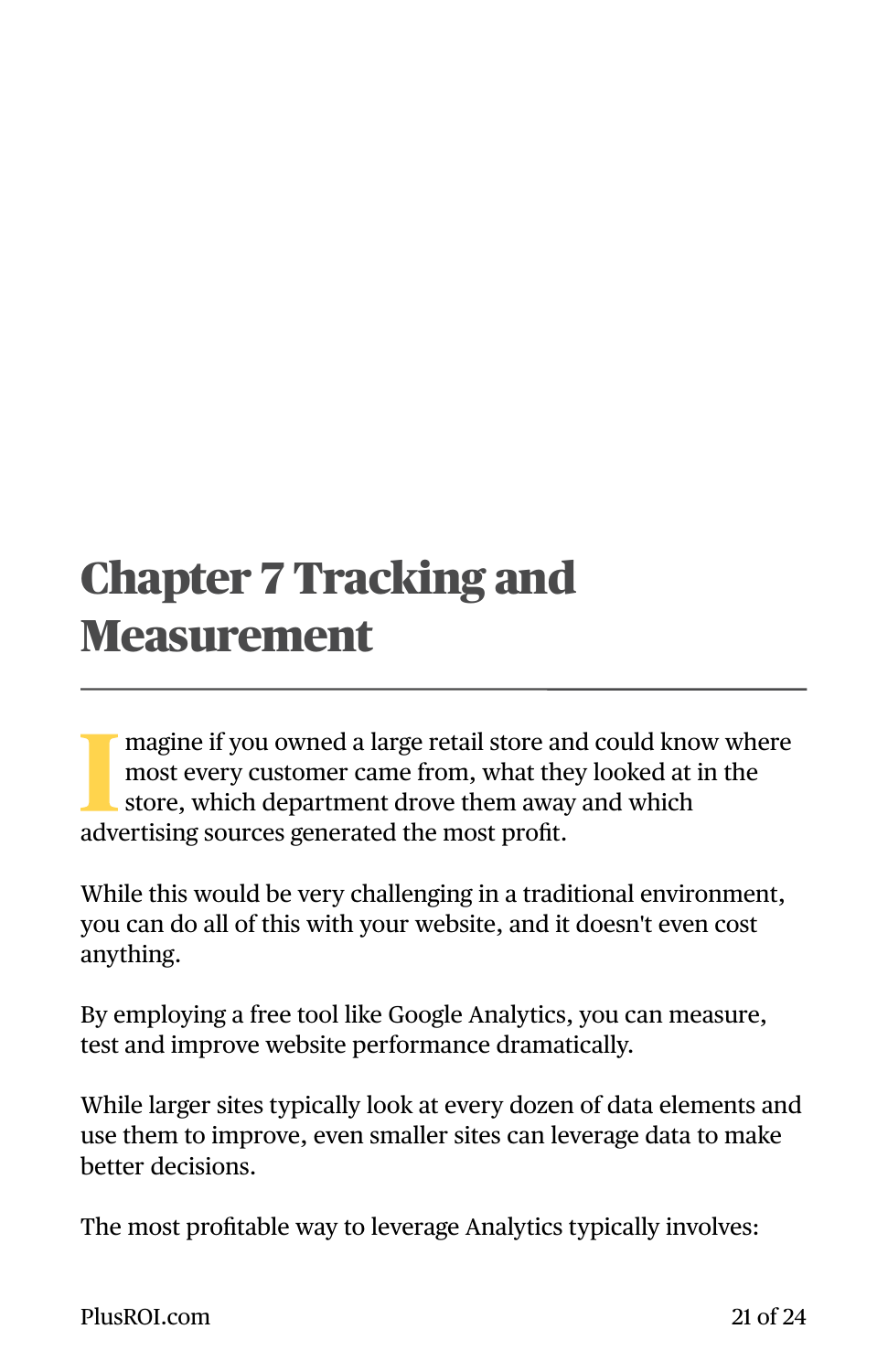Measuring online sales volumes OR

Setting "goals" on the site that are tracked when a potential customer does something that will be likely to have value down the road.

With the above in place, you can then tag your links used in different advertising and even in other areas like email and social media. You can then look and see exactly which of your "sources" are generating web traffic that results in people either buying or completing one of the goals that you've specified.

Non-sales goals often include things like getting someone to send in a request for quotation, filling out a contact form, downloading a trial, signing up for a newsletter, etc.

By measuring this you can very accurately determine your return on investment for your different promotional efforts, growing the ones that are working and killing the ones which are not.

You'll definitely want to ensure you get Analytics and goals set up properly on your website if you are remotely serious about succeeding with your web efforts.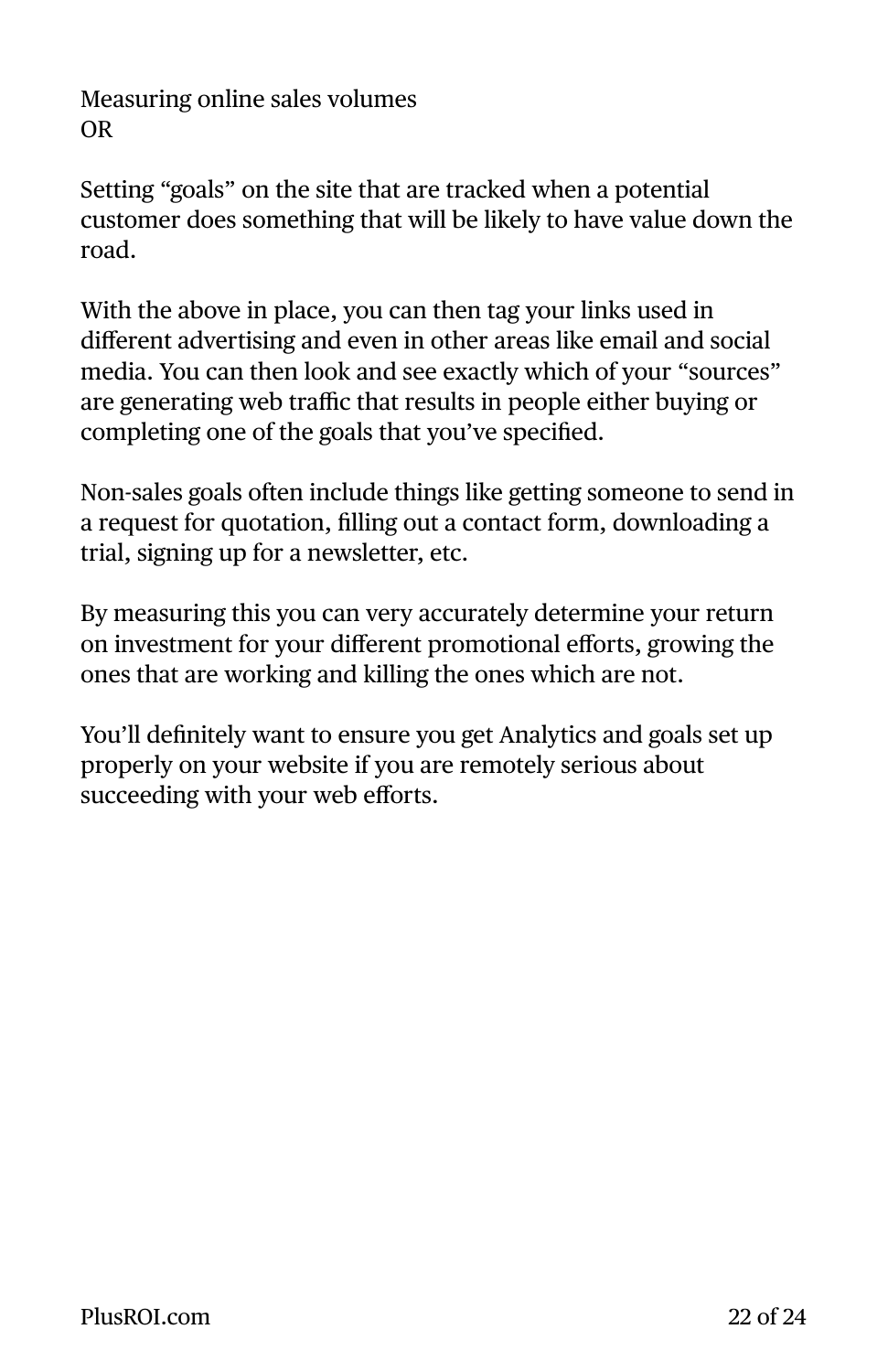## <span id="page-22-0"></span>**Conclusion**

In a single document, we can only scratch the surface on many of the topics we discuss here. However, if you at least consider each one while you're planning your website, you'll be well ahead of the vast majority of your competitors.

We appreciate you taking the time to read this, and we hope you stay subscribed to our Online Marketing Insight newsletter so you can find out when we publish more guides like this.

## <span id="page-22-1"></span>Want Some Help?

It would be our pleasure to chat with you about strategies you might consider for building a new site or improving your existing one.

It doesn't cost you anything to talk to us, and we guarantee you'll learn something new about your business on the web.

The best way to get in touch is to email me directly at [Rob@PlusROI.com](mailto:rob@PlusROI.com)